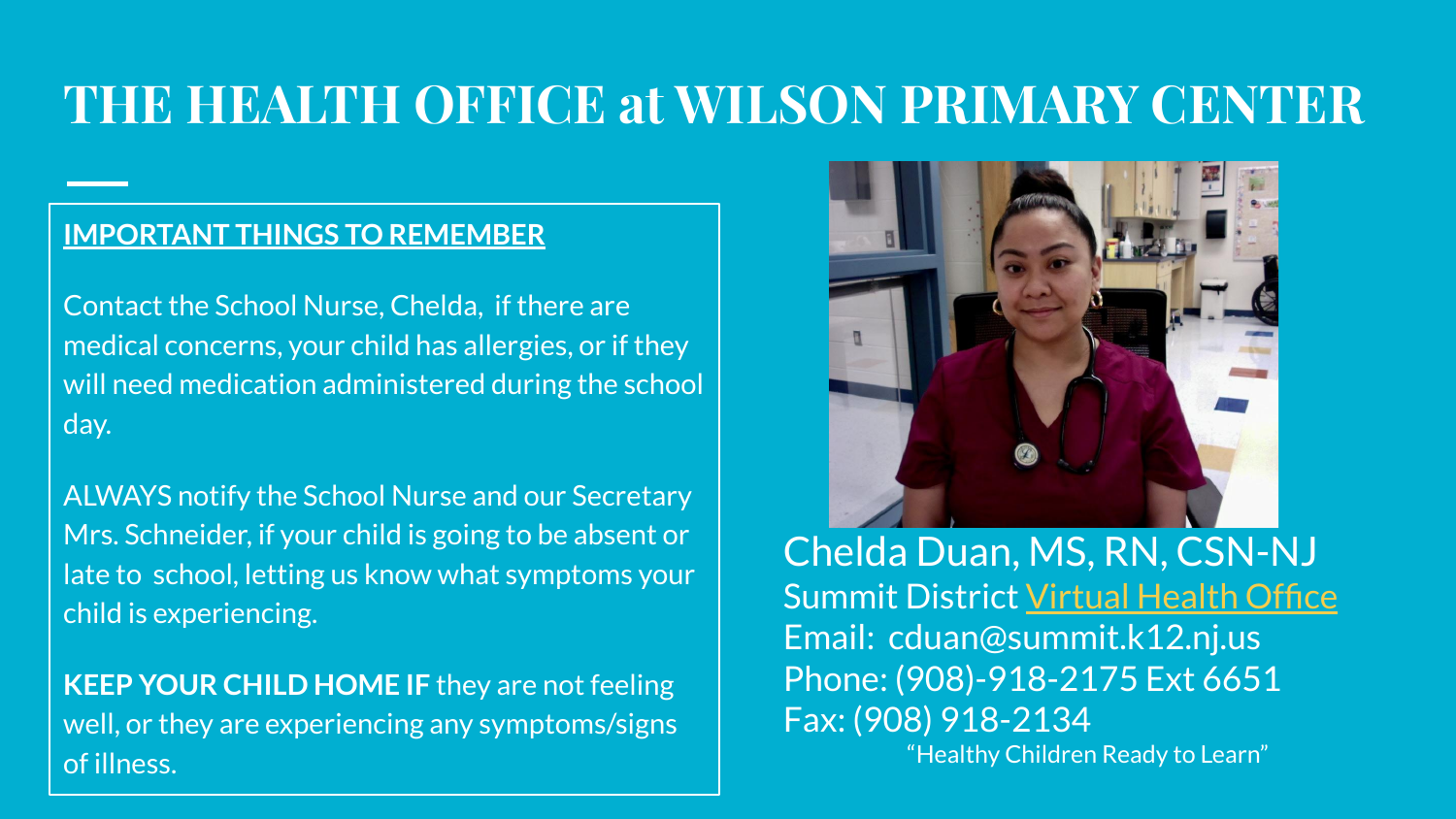### **HEALTH & WELLNESS**

NO FOOD IS ALLOWED for birthday celebrations. Students are also not allowed to share food.

#### HANDWASHING

● Practice often throughout the day. Wash hands for 20 seconds (sing "Happy Birthday" two times).

Pack a healthy snack and/or lunch for your child: Avoid sweets, candy, and salty snacks. Choose fresh fruits and vegetables. Please DO NOT send peanuts/peanut butter for snack. Always send a bottle of water into school with your child.

YEARLY HEALTH SCREENINGS Height & Weight Blood Pressure Vision & Hearing



In addition to these screenings, it is important to have a yearly physical exam with your child's medical provider and to share the update with the nurse.

[Epipen](https://www.summit.k12.nj.us/uploaded/District_Forms/Health_Forms/epipenform2014.pdf) / [Asthma](https://www.summit.k12.nj.us/uploaded/District_Forms/Health_Forms/epipenform2014.pdf) Inhalers require yearly renewed orders for administration. Link to [FORMS.](https://www.summit.k12.nj.us/departments/health-services/medical-forms) Medical orders do not carry over from a previous school year, they must be renewed annually.

ALL health records are CONFIDENTIAL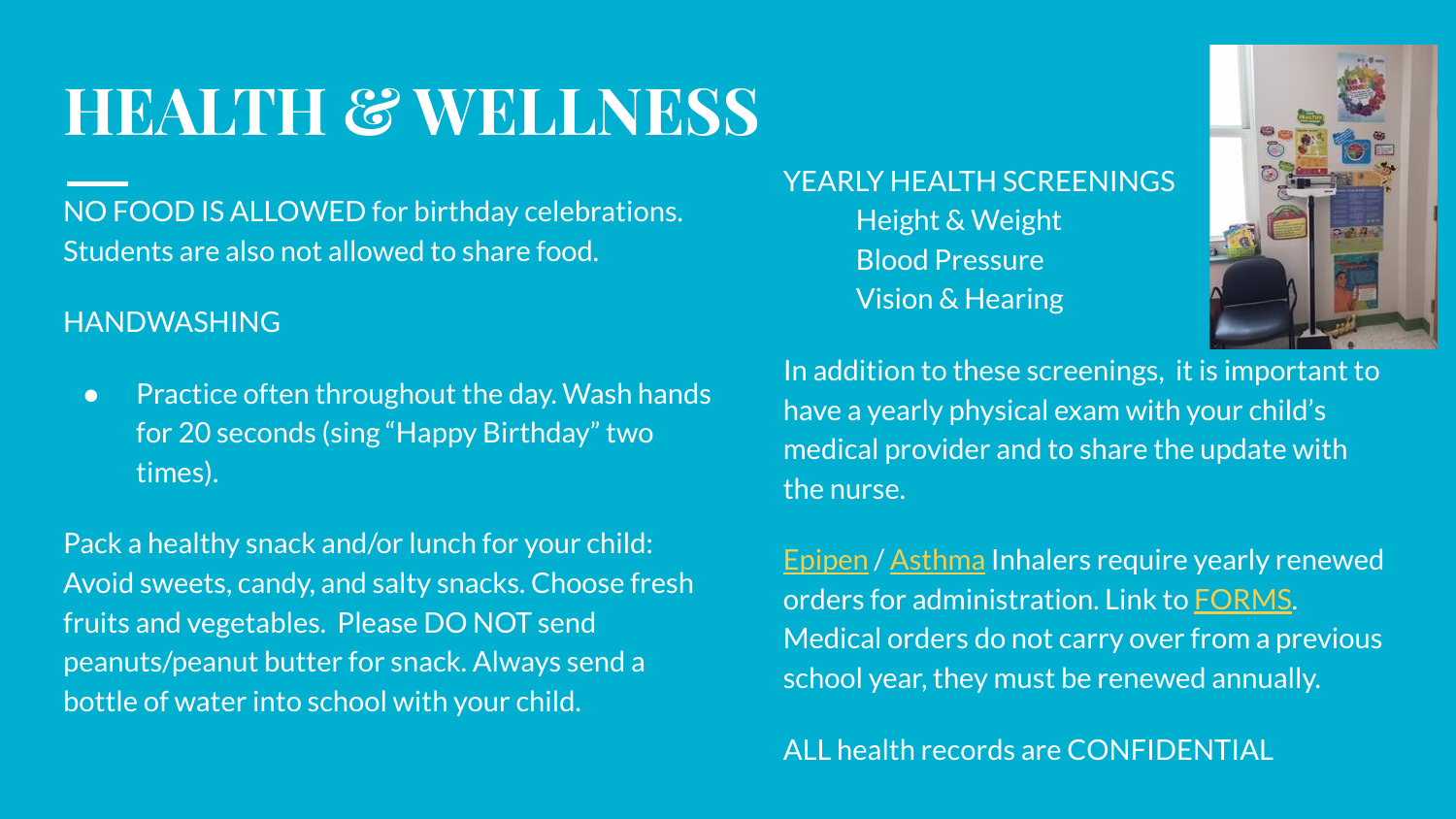### **HEALTH & WELLNESS**

Students entering the school district for the first time are required to provide:

- Proof of <u>[Immunizations](https://www.nj.gov/health/cd/documents/imm_requirements/k12_parents.pdf)</u>, [Health History](https://www.summit.k12.nj.us/uploaded/District_Forms/Health_Forms/HealthQuestionEng.pdf) [Questionnaire](https://www.summit.k12.nj.us/uploaded/District_Forms/Health_Forms/HealthQuestionEng.pdf) completed by a parent ,and a current [Physical Exam](https://www.summit.k12.nj.us/uploaded/District_Forms/Health_Forms/prek5physicalforms.pdf) signed/stamped by your child's private medical provider
- [LINK TO HEALTH MEDICAL FORMS](https://www.summit.k12.nj.us/departments/health-services/medical-forms)

A [Medication Administration Form](https://www.summit.k12.nj.us/uploaded/District_Forms/Health_Forms/MedicationAdministration14.pdf) completed by your child's medical provider and signed by the parent is required for any medical necessary medication to be administered in school (including any over the counter meds)

#### **STAY TUNED … Any changes to our Health Guidelines will be sent to you.**

In addition, it is VERY IMPORTANT to have someone available to promptly pick up your child in case of illness or injury.

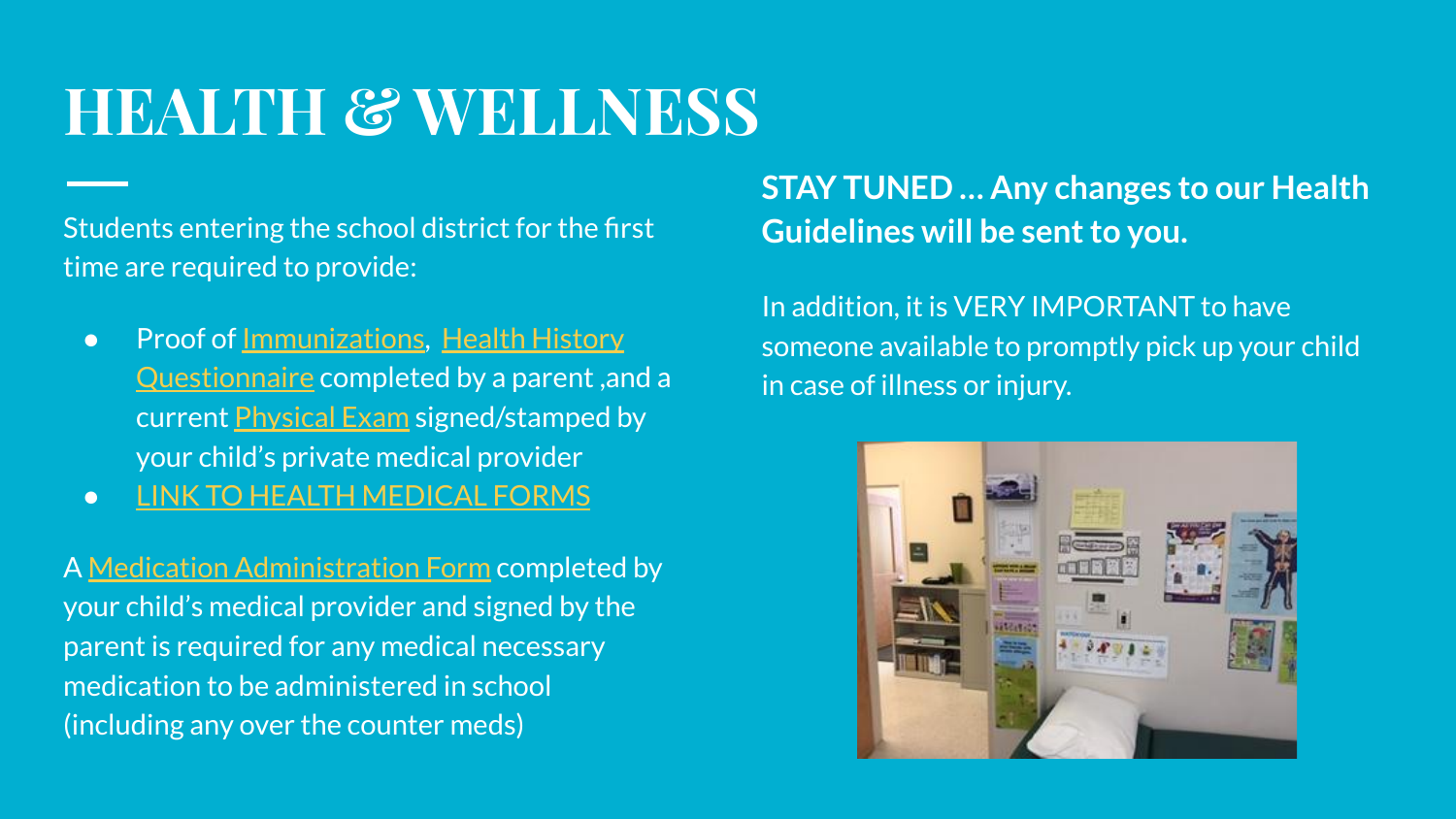# **Protocol during the COVID-19 Pandemic**

Explain to your child that if they are not feeling well and/or coughing in school, a face covering likely still be required in the health office.

Currently our schools are mask optional, a properly fitted mask is best if your child is sent to school wearing one.

Social distancing is still recommended in large gatherings.

Please reach out should you have any specific question or concerns regarding current guidelines. If your child is vaccinated or has had COVID-19 please inform the nurse.

[NJ Department of Health](https://covid19.nj.gov/) and our [Regional Health](https://www.westfieldnj.gov/health) **[Department](https://www.westfieldnj.gov/health) provides us with the latest most** up-to date guidance as recommended by the CDC taking into consideration the level of disease within the community and region. Guidance often changes so stay tuned for updates and notifications.

#### STAY HOME and call the school nurse:

- If you or you child test positive for COVID-19 and complete the google form
- [Report a positive test for your child](https://docs.google.com/forms/d/e/1FAIpQLSefv_Sflor7ycF4bLjmN17g9sQmUeOA3y5CYHt9XOr5AFWM8Q/viewform)

[Report a close contact with a positive individual](https://docs.google.com/forms/d/e/1FAIpQLSdCjc7cPL92OIErix3VExMoG3pWcPu-5uJ8DWnUEYL3GMmBfw/viewform)